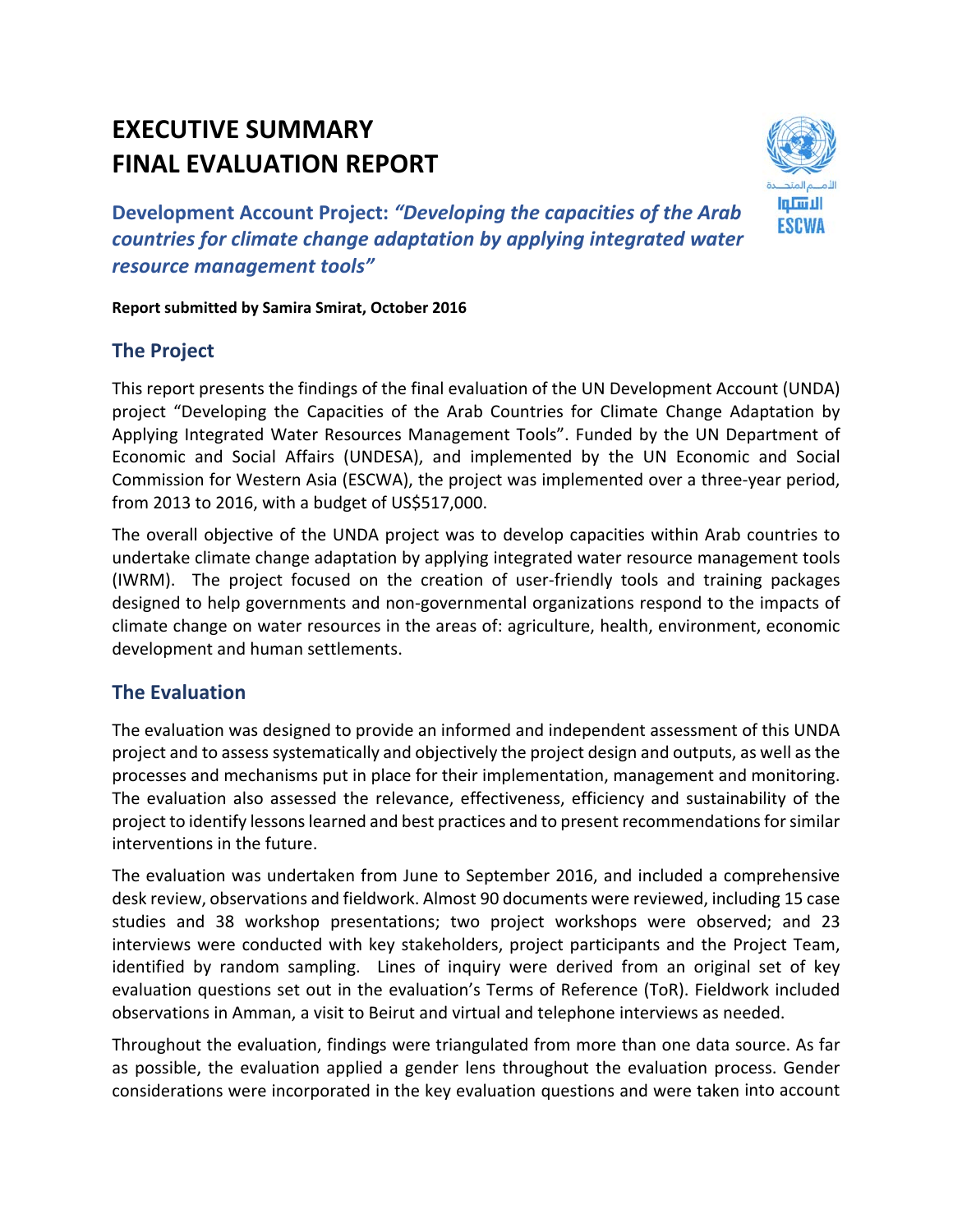when selecting interviewees, assessing outputs, analysing findings and identifying lessons learned and proposed recommendations. Additionally, the evaluation assessed the extent to which a rights-based approach was employed by the project.

#### **Findings**

**Overview:** It is the clear assessment of this evaluation that the UNDA project has brought to the forefront regionally specific, cutting-edge research on climate change, and has converted this material into user-friendly knowledge products. Indeed, the signals are clear that the project's knowledge products are sufficiently developed to be useful at a country level, that remaining outputs will be realised, and that there is an appetite to use them in the future. The project's final output is currently under implementation, with a planned launching in the second quarter of 2017.

**Relevance**: The UNDA project was found to be relevant to the work of ESCWA, building on ESCWA's previous research and normative work to a large extent, and to the needs of the Arab region. In particular, the project built substantially on ESCWA's RICCAR initiative (2009‐present) that examined the impact of climate change on freshwater resources in the Arab region and provided regionally specific data. The need for and the importance of this project was underlined by all stakeholders and participants, including representativesfrom participating Arab states and experts. The project was widely described as the first project to squarely tackle the impact of climate change on the Arab Region, as prior data and information had been global in nature. By all accounts – though with some cautionary remarks on the need to further tailor the materials at the sub‐regional level and to ensure a wider‐level of governmental participation – the knowledge products of the UNDA project (five modules packaged into an overarching manual) were found to be sufficiently relevant to the needs of the region.

**Effectiveness**: Overall, the UNDA project was designed such that activities and outputs clearly supported the achievement of the project's objectives, although the logical framework's articulation of its Expected Accomplishments and Indicators of Achievement warranted revision. In implementation, the UNDA project has indeed converted planned activities into outputs – marshalling expert inputs and preparing, testing and refining training modules. The project's key deliverable and related activities were not completed at the time of the evaluation, but the evaluation determined a very high likelihood that they will be completed in early 2017. In terms of the content of the UNDA project's outputs, project participants and stakeholders generally found that the modules were useful, with a large number intending to use them in their own work environments. Indeed, the evaluator identified several instances where this has already occurred. ESCWA's effective utilisation of partnerships enhanced the quality of the project's outputs. In delivery, partners were each able to bring to the fore expertise and experience in their knowledge area, despite some initial contracting delays.

**Efficiency**: The UNDA project was managed efficiently, and the Project Team was successful in leveraging additional funding from partners to offset the initial funding shortfall. Due to delays in contracting and in receiving substantive inputs, the UNDA project was not completed within its extended timeframe, however there is very strong indication that the final output and